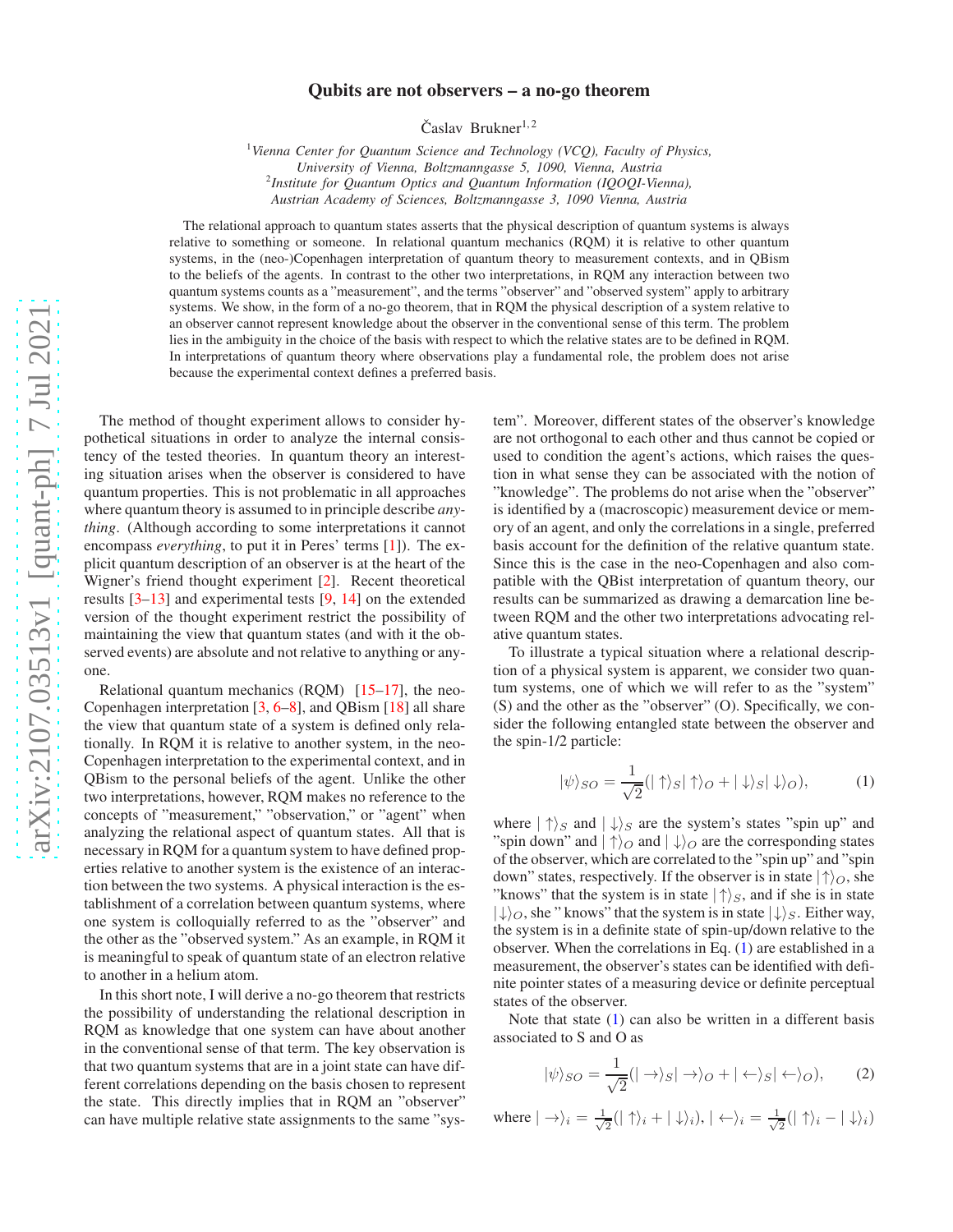with  $i = S, O$ . Here  $|\rightarrow\rangle_S$  and  $|\leftarrow\rangle_S$  are states of "spin right" and "spin left" of the system, respectively.

The two possible basis representations of state  $|\psi\rangle_{SO}$  give rise to the so-called preferred basis problem. What would be the state of system S relative to O: the one with a definite spin up/down as in Eq. [\(1\)](#page-0-0), or the one with a definite spin right/left as in Eq.  $(2)$ ? (For the state there are actually infinitely many such basis decompositions). RQM does not seem to give any prescription on how to resolve this ambiguity (See Refs. [\[19,](#page-3-4) [20\]](#page-3-5) for a recent discussion of the issue).

However, as assumed in RQM, we can use *every* correlation (of type  $(1)$  and  $(2)$ ) to define what O "knows" about S. As we will see below, this becomes inconsistent under a set of reasonable assumptions defining the nature of such "knowledge". The proof is a simplified version of that of Bassi and Ghirardi from Ref. [\[24\]](#page-3-6).

When formalizing our no-go theorem it is sufficient to consider finite dimensional Hilbert spaces for our purposes. We start with stating the assumptions of the no-go theorem.

1. DEFINITE RELATIVE STATE (DEFRS): For *any* set of states  $\{|x_i\rangle_{\mathcal{S}}, |X_i\rangle_{\mathcal{O}}\}, i = 1, 2, ...,$  of the system S and the observer O such that

<span id="page-1-1"></span>
$$
|\psi\rangle_{SO} = \sum_{i} c_i |x_i\rangle_{S} |X_i\rangle_{O},\tag{3}
$$

 $(c_i \in \mathbb{C} \text{ and } \sum_i |c_i|^2 = 1)$  holds for a given joint state  $|\psi\rangle_{SO}$ , the states  $|X_i\rangle_{O}$  are states of knowledge of the observer. When the observer is in state  $|X_i\rangle_O$ , she knows that the system is in the definite relative state  $|x_i\rangle_S$ .

2. DISTINCT RELATIVE STATES (DISRS): The observer's states of knowledge  $|X\rangle$ <sub>O</sub> and  $|X'\rangle$ <sub>O</sub>, which are correlated with distinct relative states  $|x\rangle_S$  and  $|x'\rangle_S$  of the system, are represented by orthogonal vectors in the observer's Hilbert space, i.e. if  $|x\rangle_s \neq |x'\rangle_s$ , then  $\langle X|X'\rangle = 0.$ 

Note that in DISRS the states of the system need not be orthogonal, but only different from each other.

We give a justification for the formulation of the two assumptions. The assumption DEFRS formalizes the commonly held view that any information one system has about another exists because of correlations between them. The justification of the DISRS assumptions is best seen when we consider correlations between the states of the system and the observer to be established in a measurement. One can then identify the states of the observer's memory that are correlated to different system's states, as states of *distinguishable perceptions*. Distinguishable perceptions are experienced by observers as distinguishable sensations and, they can also be identified as distinguishable brain activities from outside the observers. In quantum theory, distinguishable states are represented by orthogonal vectors.

We will show that the two assumptions cannot be both fulfilled. We start by assuming that that the observer assigns a definite relative state to a spin-1/2 particle in one specific basis in agreement with DEFRS assumption. To put it concretely, we assume that the joint state of the observer and the spin particle is:

<span id="page-1-0"></span>
$$
|\psi\rangle_{SO} = \frac{1}{\sqrt{2}} (|\uparrow\rangle_{S} |U\rangle_{O} + |\downarrow\rangle_{S} |D\rangle_{O}), \tag{4}
$$

where we introduce states  $|U\rangle$  and  $|D\rangle$  to indicate observer's "knowledge" or "perception" of "spin up" and "spin down" respectively. Due to DISRS assumption one has  $\langle U|D\rangle = 0.$ 

Note that state  $(4)$  can be rewritten as

<span id="page-1-2"></span>
$$
|\psi\rangle_{SO} = \frac{1}{2} [|\rightarrow\rangle_{S} (|U\rangle_{O} + |D\rangle_{O})
$$
  
+ 
$$
|\leftarrow\rangle_{S} (|U\rangle_{O} - |D\rangle_{O})].
$$
 (5)

in the basis introduced below Eq. [\(2\)](#page-0-1). Since this expression is also of the form [\(3\)](#page-1-1), we again apply DEFRS and conclude that in the states  $|\pm\rangle_O \equiv \frac{\epsilon_1}{\sqrt{2}}$  $\frac{1}{2}(|U\rangle_{O} \pm |D\rangle_{O})$  the observer knows the relative state "spin left/right" of the system. This relative state is different from "spin up/down". Thus, according to the DISRS assumption, the corresponding states  $|\pm\rangle$ <sub>O</sub> of observer's knowledge should be represented by vectors orthogonal to  $|U\rangle$ <sup>O</sup> and  $|D\rangle$ <sup>O</sup>. However, an explicit calculation shows that  $|\langle \pm |U \rangle| = |\langle \pm |D \rangle| = \frac{1}{\sqrt{2}}$  $\frac{1}{2}$ . (Note that for the same reason, the two states of knowledge are also not identical to  $|U\rangle_{\mathcal{O}}$  or  $|D\rangle_{\mathcal{O}}$ .) This concludes the proof.

We arrive at the conclusion that at least one of the assumptions cannot be valid in quantum mechanics. We now analyze what are the consequences of violating each of the two assumptions.

We start with the assumption DEFRS. Its violation is consistent with the view that the states of knowledge of the observer are defined in terms of correlations between the system and the observer in only one, *preferred*, basis. Only with respect to this one specific basis can the observer assign a relative state to the system. More precisely, a measurement device or observer's memory have many degrees of freedom whose states, we assume, can be divided into equivalence classes, each class being specified by a particular perception. Most of these degrees of freedom are microscopic degrees of freedom over which one has no or very limited control. Accordingly, we shall indicate the state of observer's memory as  $|X,\alpha\rangle$  where X is a label which indicates the specific perception and  $\alpha$  denotes all its uncontrollable and unknown degrees of freedom. For example,  $X$  can be  $U$  to indicate perception of "spin up",  $D$  for "spin down" etc. In agreement with DISRS one has  $|\langle U, \alpha | D, \alpha \rangle| \approx 0$ . (Note that one may have  $\langle X, \alpha | X, \alpha' \rangle = 0$  since orthogonal states can be assigned to the same perception if microscopic degrees of freedom are in orthogonal states.) In agreement with the no-go theorem the states  $\{|U,\alpha\rangle_O,|D,\alpha\rangle_O\}$  define the preferred basis, while states  $\{| \pm, \alpha \rangle_O \equiv \frac{1}{\sqrt{2}}\}$  $\frac{1}{2}(|U,\alpha\rangle_O \pm |D,\alpha\rangle_O)\}$  do not represent any state of a definite perception. The existence of the preferred basis is also supported by the research in decoherence theory [\[21\]](#page-3-7). It is interesting to note, however, that already reasonable assumptions about the nature of the knowledge an observer should have about what is observed presuppose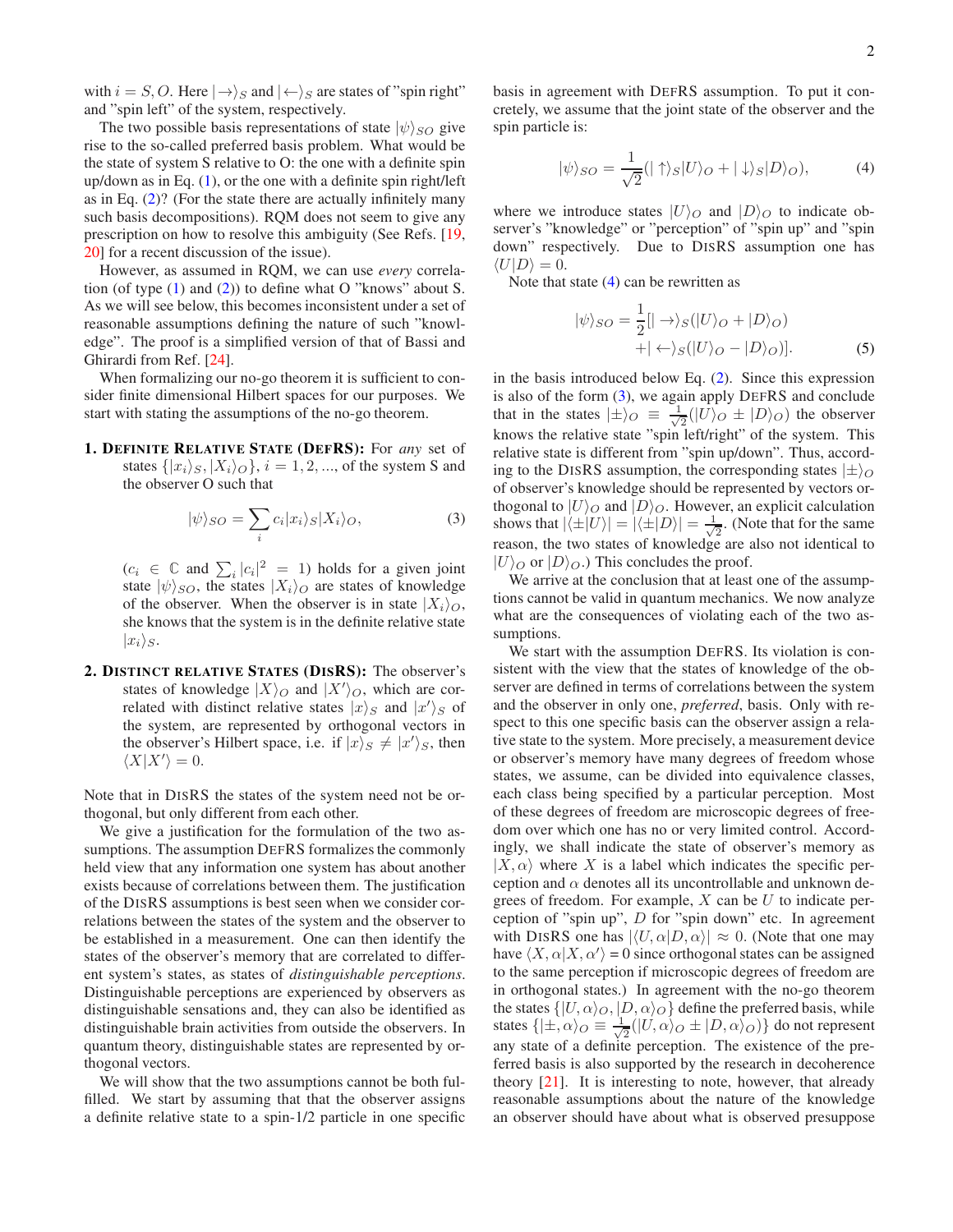the existence of a preferred basis. Finally, we note that the neo-Copenhagen interpretation of quantum theory is consistent with a violation of DEFRS, since there a quantum state is always given relative to the context of the measurement, which in turn defines the preferred basis. The QBist view may also be (made) compatible with a violation of DEFRS if a purified description of the measurement is admissible within this view (at least as a valid description of a second, external agent) and quantum states are defined relative to the agent's perceptions.

Violation of the assumption DISRS would imply a departure from the idea that distinct quantum states of the observer's knowledge should correspond to distinguishable perceptions and therefore be represented by mutually orthogonal vectors. However, one might imagine that the kind of "knowledge" that one quantum system can have about another, based solely on correlations between them, is different from what we normally think of as knowledge. For example, the Heisenberg uncertainty principle limits the amount of knowledge an agent can have about complementary observables, such as position and momentum. Here the agent's knowledge is conditioned by the information stored in classical memory. In contrast, a "quantum agent", simply by virtue of its correlations with another quantum system, may somehow simultaneously "know" the values of mutually complementary observables [\[22\]](#page-3-8). Obviously, such "quantum knowledge" would violate the Heisenberg uncertainty principle. In fact, one could view the "quantum agent" as a quantum memory entangled with the system, which could be "accessed" to accurately predict the values of complementary observables simultaneously [\[23\]](#page-3-9). It remains open, of course, what it would mean operationally to "access" such knowledge or to "make prediction" on the basis of it. We conclude that RQM might preserve the ontology of relations between quantum systems but only at the expanse of a radical revision of the notion of "knowledge about a physical system". Finally, we note that both assumptions might be invalid.

The no-go theorem implies that a superposition state of definite perceptions is not a state of a definite perception. But if so, what is it? In other words, *what is it like to be a Schrödinger cat?* to paraphrase and extend the famous question *"What is it like to be a bat?"* from the title of a paper by Nagel [\[25](#page-3-10)] into the quantum domain (See [\[26,](#page-3-11) [27](#page-3-12)] for two papers in which the same question has already been asked and an answer offered.) Note that such a superpositon state can in principle be prepared by projecting the spin system in the left/right basis in the state [\(5\)](#page-1-2). One possible answer to the above question, which we endorse here, is that the observer in the superposition state would nonetheless perceive a welldefined spin up/down. This is consistent with the observer still being in the superposition state as described by another, external observer (Wigner) who assigns the state to a well-defined experimental procedure for its preparation and verification.

In the conclusions, our results show that not every quantum system can serve as a measuring device or observer. This could be seen as contradicting one of the main premises of relational quantum mechanics about the equivalence of all quantum systems. While every measurement can be seen as an interaction between two systems (e.g., as a valid description of the measurement of the friend from Wigner's point of view), not every interaction is a measurement. It becomes one when the observer's states, that are correlated with different states of the system, are mutually distinguishable, can be copied and unambiguously communicated, like any knowledge. Qubits are not observers.

*Note added*: after the completion of this work I became aware of an independent study on the same topic by Jacques L. Pienaar, see [arXiv:2107.00670.](http://arxiv.org/abs/2107.00670)

I thank Philippe Allard Guerin, Veronika Baumann, Flavio Del Santo and Martin Renner for interesting discussions. I acknowledge financial support from the Austrian Science Fund (FWF) through BeyondC (F7103-N48) and project no. I-2906, from the European Commission via Testing the Large-Scale Limit of Quantum Mechanics (TEQ) (No. 766900) project, and from Foundational Questions Institute (FQXi). This research was supported by the John Templeton Foundation grant (ID 61466) as part of the The Quantum Information Structure of Spacetime (QISS) Project (qiss.fr).

- <span id="page-2-0"></span>[1] A. Peres, Quantum Theory: Concepts and Methods (Springer: New York, NY, USA, 1995; p. 173).
- <span id="page-2-1"></span>[2] E. P. Wigner, Remarks on the mind-body question, in The Scientist Speculates, Ed. I. J. Good (Heinemann: London, UK, 1961).
- <span id="page-2-2"></span>[3] C. Brukner, On the quantum measurement problem, in Quantum [Un]speakables II; Eds. R. Bertlmann, A. Zeilinger (The Frontiers Collection; Springer: New York, NY, USA, 2016).
- [4] D. Frauchiger and R. Renner, Quantum theory cannot consistently describe the use of itself, Nat. Commun. 9, 3711 (2018).
- [5]  $\check{C}$ . Brukner, A no-go theorem for observer-independent facts, Entropy 20, 350 (2018).
- <span id="page-2-5"></span>[6] R. Healey, The Quantum Revolution in Philosophy (Oxford: Oxford University Press, 2017).
- [7] J. Bub, Why Bohr was (Mostly) Right,  $arXiv:1711.01604v1$  $arXiv:1711.01604v1$ (2017).
- <span id="page-2-6"></span>[8] J. Bub, In defense of a "single-world" interpretation of quantum

mechanics, Stud. Hist. Philos. Mod. Phys. 72, 251–255 (2020).

- <span id="page-2-4"></span>[9] K. W. Bong, A. Utreras-Alarcon, F. Ghafari, Y. C. Liang, N. Tischler, E. G. Cavalcanti, G. J. Pryde and H. M. Wiseman, A strong no-go theorem on the Wigner's friend paradox, Nat. Phys. 16, 1199–1205 (2020).
- [10] V. Baumann and C. Brukner, Wigner's friend as a rational agent, in: Hemmo M., Shenker O. (eds) Quantum, Probability, Logic, Jerusalem Studies in Philosophy and History of Science (Springer, Cham, 2020).
- [11] J. B. DeBrota, C. A. Fuchs and R. Schack, Respecting One's Fellow: QBism's Analysis of Wigner's Friend, [arXiv:2008.03572](http://arxiv.org/abs/2008.03572) (2020).
- [12] P. Allard Guerin, V. Baumann, F. Del Santo and Č. Brukner, A no-go theorem for the persistent reality of Wigner's friend's perception, Commu. Phys. 4, 93 (2021).
- <span id="page-2-3"></span>[13] E. Calvalcanti, The view from a Wigner bubble, Found. Phys. 51, 39 (2021).